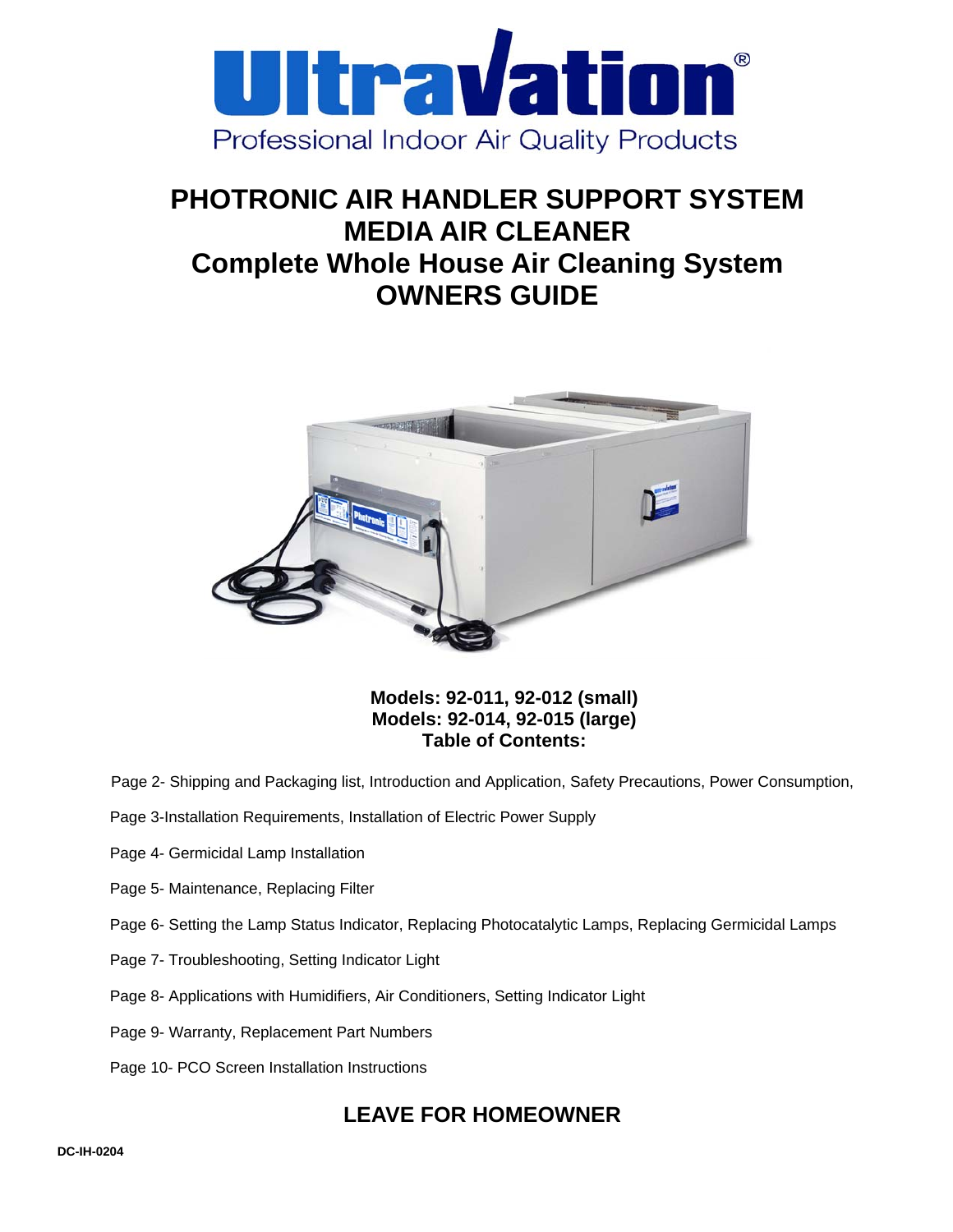### **Shipping and Packaging List:**

- **Filter Housing including Access Doors**
- MERV-11 Media Air Filter
- PCO Filter
- Electrical Enclosure
- 1- Door Handle
- 1- UVA Lamp
- 4- ¾ inch 5/16 self tapping sheet metal screws
- \*2- UVC Lamps:
	- 12" UVC lamp option OR
	- 17" UVC lamp option
- \*4- 1 inch UVC lamp mounting screws
- \*8- 1/2 inch 5/16 self tapping screws
- \*2- UVC Lamp Mounting Plates
- \*1- Plastic view port
- 100VA 24v secondary transformer
- Included when UVC option is purchased

## **Introduction and Applications:**

This Ultravation Photronic Air Handler Support Box Media Air Cleaner is a complete whole house air cleaning system. This high efficiency air filtration unit is designed to remove dirt, dust, pollen, microscopic particles, reduce unpleasant odors, VOC gases and the microbial population from the air that circulates through it. By adding this device to your HVAC system, you are helping to create a cleaner indoor living environment for your whole household.

The system works in 1-3 steps

STEP 1: Trapping particles in the pleats of the MERV 11 media filter. With an extra large surface area, the filter allows for maximum dirt holding capacity and a long, useful filter life with minimum air flow restriction.

STEP 2: VOC's and gases such as the fumes from new carpets, paints, nail polish, cigar and cigarette smoke are drastically reduced photo chemically via a patented process known as photo catalytic conversion or photo catalytic oxidation.

STEP 3: Germicidal UVC light is applied to the Air and problematic HVAC components to drastically reduce unwanted Virus, Bacteria and Mold.

This air cleaner is to be installed in a forced air heating, cooling and ventilation system. It should be installed so that all the system's air is circulated through the filter first and VOC Section second. The air cleaner will only filter the air that is circulated through it. For maximum filtration effect, set your blower to operate continuously.

#### **Safety Precautions:**

It is recommended that this unit be installed and maintained by a trained technician:

**WARNING: UV Hazard. Always protect eyes from ultraviolet light. NEVER look at UV lamps in operation. Unplug or disconnect power before relamping or servicing.** 

**WARNING: Severe eye damage or temporary blinding may occur.** 

**WARNING: DO NOT operate Lamp outside of Air Handler. Mount lamp base to duct first.** 

#### **WARNING: No openings in duct are allowed which would give direct line-of-sight to the UV light.**

In the event of accidental breakage or replacement of the ultraviolet lamp, please ensure that the lamp is disposed of in accordance with local and state environmental laws regarding fluorescent lamps containing mercury.

#### **Notice:**

All wiring inside of the duct or air handling system in direct line of site of the UV lamp must be shielded with aluminum foil tape or equivalent non-combustible material. When installing this unit, select a mounting location that prevents ultraviolet light exposure to plastic flexible duct liner or other plastic components with unknown resistance to ultraviolet light. Ultraviolet light may cause color shift or structural degradation of plastic HVAC components

## **Power Consumption UV-A, UV-C lamps**

| Lamp Type                         | <b>Quantity Required</b> |
|-----------------------------------|--------------------------|
| 16-inch UVA lamp is 36 watts      |                          |
| 12-inch UVC lamp is 12 watts each | 2                        |
| 17-inch UVC lamp is 22 watts each | 2                        |

**Note:** Handle fits either door. A Phillips screw driver will be required to install the handle. Handle holes are behind the label on either door, depending on the orientation of the installation.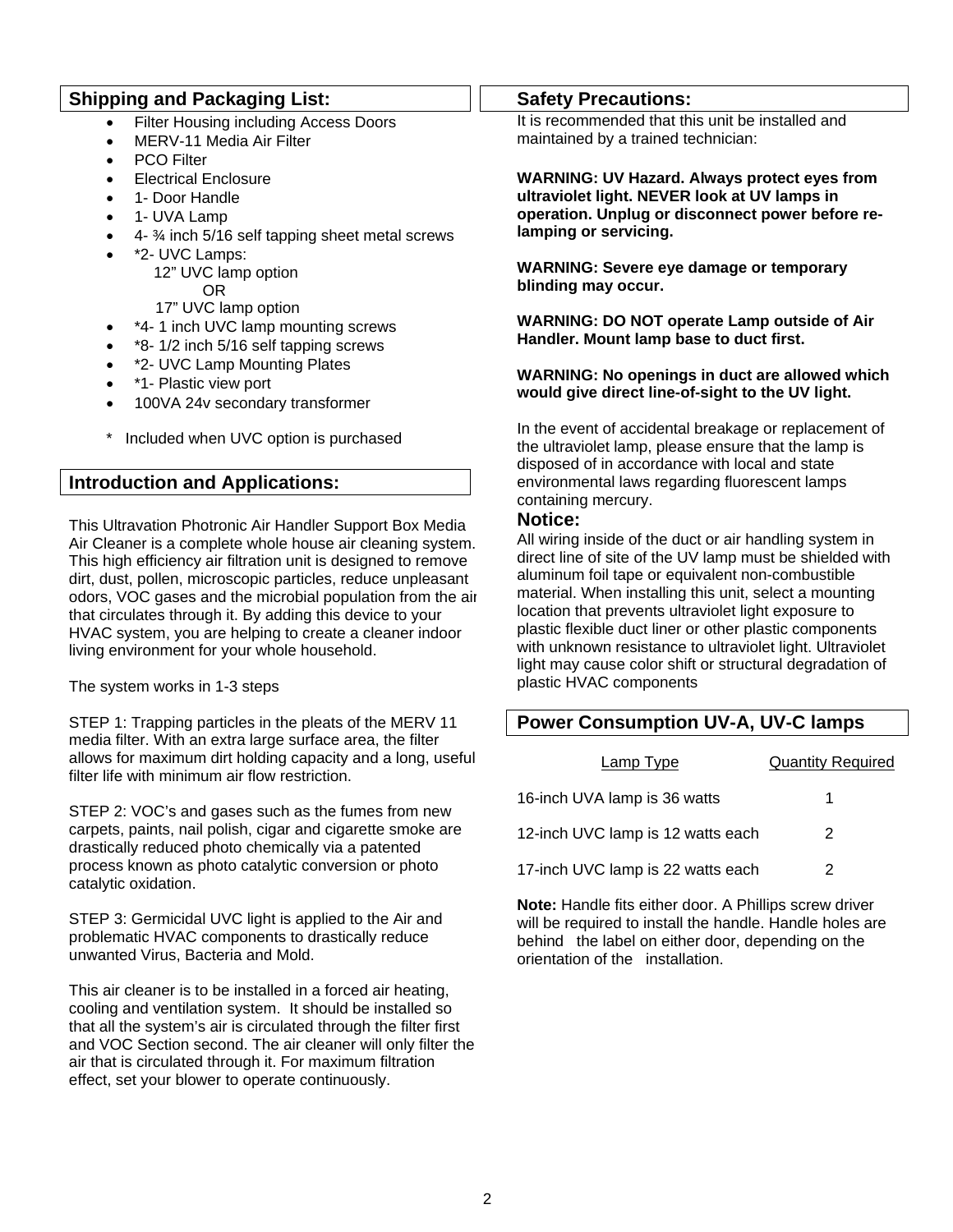#### **Installation Requirements**

#### **This unit is designed to power up constantly and should not cycle on and off with a blower motor.**

The desired location for installation of the Ultravation Support System Media Air Cleaner is in the return air under the blower compartment. In this location, the blower motor and internal components will be kept clean.

By installing the air cleaner in this location (upstream from the cooling coils) you also will assure that the cooling coils of the air conditioning system will be kept clean. This increases coil life, improves system efficiency, and reduces maintenance costs.

Once the Ultravation Support System Media Air Cleaner is installed, it is very important to maintain the unit by changing the filter periodically (typically in 6 mo intervals) so there is no obstructed airflow, damage components or increase energy costs.

The Ultravation Support System Media Air Cleaner has been designed for use in conjunction with virtually any HVAC system.

The inlet duct opening of units 92-011 and 92-012 are adjustable for either an 8" x 24" duct, or 10" x 24" duct. The inlet duct opening of units 92-014 and 92-015 are adjustable for either a 10" x 24" duct, or 12" x 24" duct. Just remove the three sheet metal screws on the top, adjust the flange, and reattach.

Do not install this unit in the supply duct.

Be sure to plan adequate space for filter replacement.

Before installation is complete, seal all joints and seams with duct tape or caulking.

## **Notice:**

All wiring inside of the duct or air handling system in direct line of site of the UVC lamp must be shielded with aluminum foil or equivalent non-combustible material. When installing this unit, select a mounting location that prevents ultraviolet light exposure to plastic flexible duct liner or other plastic components with unknown resistance to ultraviolet light. Ultraviolet light may cause color shift or structural degradation of plastic HVAC components.

Be sure to plan adequate space for filter replacement.

Before installation is complete, seal all joints and seams with duct tape or caulking.

#### **Installation of Electronic Power Supply:**

 **The** Ultravation Photronic Air Handler Support Media Air Cleaner **unit is designed to accommodate airflow from either left to right or right to left installations.** 

1. Determine the desired airflow path for installation.

2. Be sure to follow the airflow indicator labels when installing the media filter.

3. Remove the 2 cover screws on the electrical box

4. Install the twin tube (white in color) photo catalytic lamp. When installed it is parallel to the aluminum Mesh filter.

5. The photo catalytic lamp clips into the socket with diagonal pressure then seat back into place.

6. See instructions on setting the indicator light on models 92-011, 92-012, 92-013 and 92-015(page 6).

7. Reinstall the electrical cover.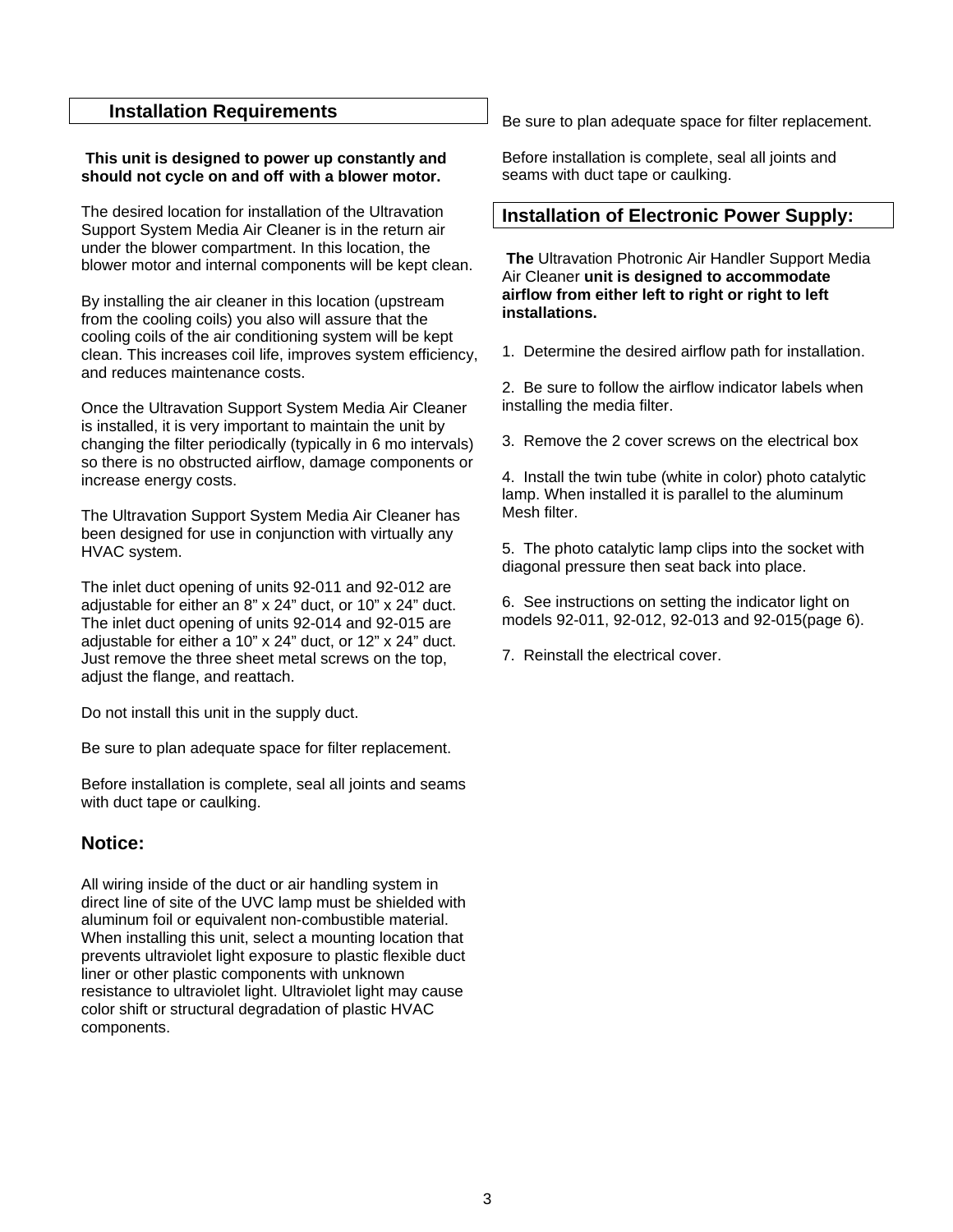## **UV-C Germicidal Lamp, Stage 3, Installation steps for Models with UVC option.**

UV-C Germicidal Stage 3 is designed for installation in the HVAC (heating, ventilation, and air conditioning) system.

The optimum installation location for UV-C Germicidal Stage 3 lamp is in the supply side ductwork exiting the HVAC system before the ductwork branches.

The UV unit should already be installed in the previous step; the UVC lamps should be centrally located within the air handler and positioned to achieve maximum reduction of airborne pathogens.



#### **Note:**

**This Photronic System and the UV-C lamps are designed to operate constantly and should not cycle on and off with a blower motor. Installation in a return air duct is acceptable but not recommended in a high dust environment.** 

**Do not allow the UVC light to shine on the MERV 11 filter. The UVC energy will decompose the filter within 120 days.** 

**It is recommended a trained technician install this unit. Never look at the UV lights without proper eye protection.**

#### **Installation steps:**

**1.** Determine a suitable location to install the UV-C Lamps.

**2.** Select a location for the remote UV lamp module assembly. Drill a 1" diameter hole for each lamp assembly. Attach lamp module assembly with 2 screws at the chosen location, or an optional lamp mounting plate, which has been supplied to mount the lamp assembly.

#### **Note: The T3 UV lamp assembly can be removed independently, simply by removing the 2 screws in the white lamp holder.**

**3.** Plug the rubber lamp connector fully onto the installed UV lamp assembly. Be sure the 4 pinholes are orientated properly to the 4 mating pins of the lamp.

**Note: the pins are in a rectangular patent and can only be mated in 2 positions. Pulling the lamp boot back will help with the visual alignment of the pins and connections. After making the connection be sure to push lamp boot over lamp base.** 

#### **See the illustration of the T3 lamp 4-pin connector.**



#### TYPICAL T3 LAMP 4 PIN CELL BASE



TYPICAL T3 LAMP 4 PIN CONNECTOR BASE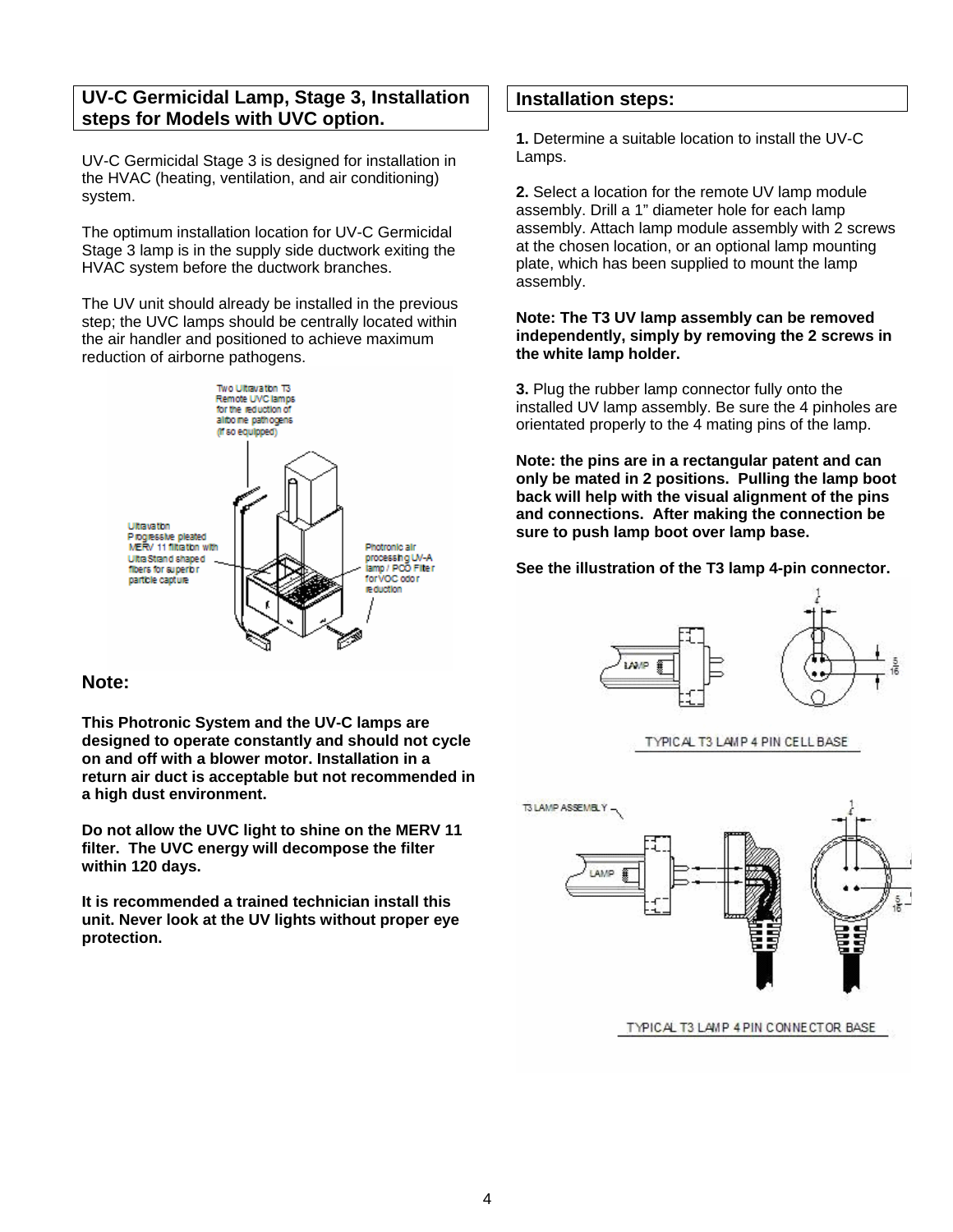#### **Maintenance:**

The filter media in your air cleaner must be changed periodically. The frequency of filter replacement is best determined by visual examination. However, a biannual replacement of the 5" filter and 30 days for the 1" filter is strongly recommended. Replacement filters may be obtained through your installing contractor or local dealer. - Actual replacement may vary depending on the severity of dust and dirt particles.

**If the Photocatalytic aluminum filter should become dirty, it may be cleaned with low velocity compressed air or vacuum only, no solvents or water should be used**. If the Photocatalytic section becomes wet, allow the section to air dry before reinstallation.

The aluminum mesh screen on the Photocatalytic filter is coated using a patented process known to photo chemically breakdown VOC's and Odors as well as reduce airborne pathogens on contact. Under normal operating conditions this filter should last up to 10 years.

. The Air cleaner should never be run with less than a MERV-11\* Filter.

Using less than a MERV-11\* Filter rating will reduce the effectiveness of this product. It is recommended that this product be serviced and maintained by an HVAC professional.

\*MERV or Minimum efficiency rating value is a number assigned to filters indicating their ability to capture particles and dust, the higher the number the better the filter. A MERV 11 filter is 40% more effective than a MERV-8. Be sure that an Ultravation MERV-11 filter is requested for replacements in this product.

## **Steps for replacing filters:**

## **Pleated Media Filter:**

1. Open the access door by lifting up on the handle and pulling the bottom of the door toward you. Then slide the top of door down, removing the door completely.

2. Pull out pleated filter and discard.

3. Slide new pleated filter into cabinet with "airflow label pointing in the direction of the airflow. Be sure to seat new filter into top and bottom brackets to assure a good seal.

4. Replace access door.

**Note:** a gasket is provided to seal between the opening on the side of the filtration cabinet and the side of the air handler.

## **Aluminum PCO Filter:**

Follow steps 1 and 2 above.

3. Please see attached PCO screen Installation **Instructions**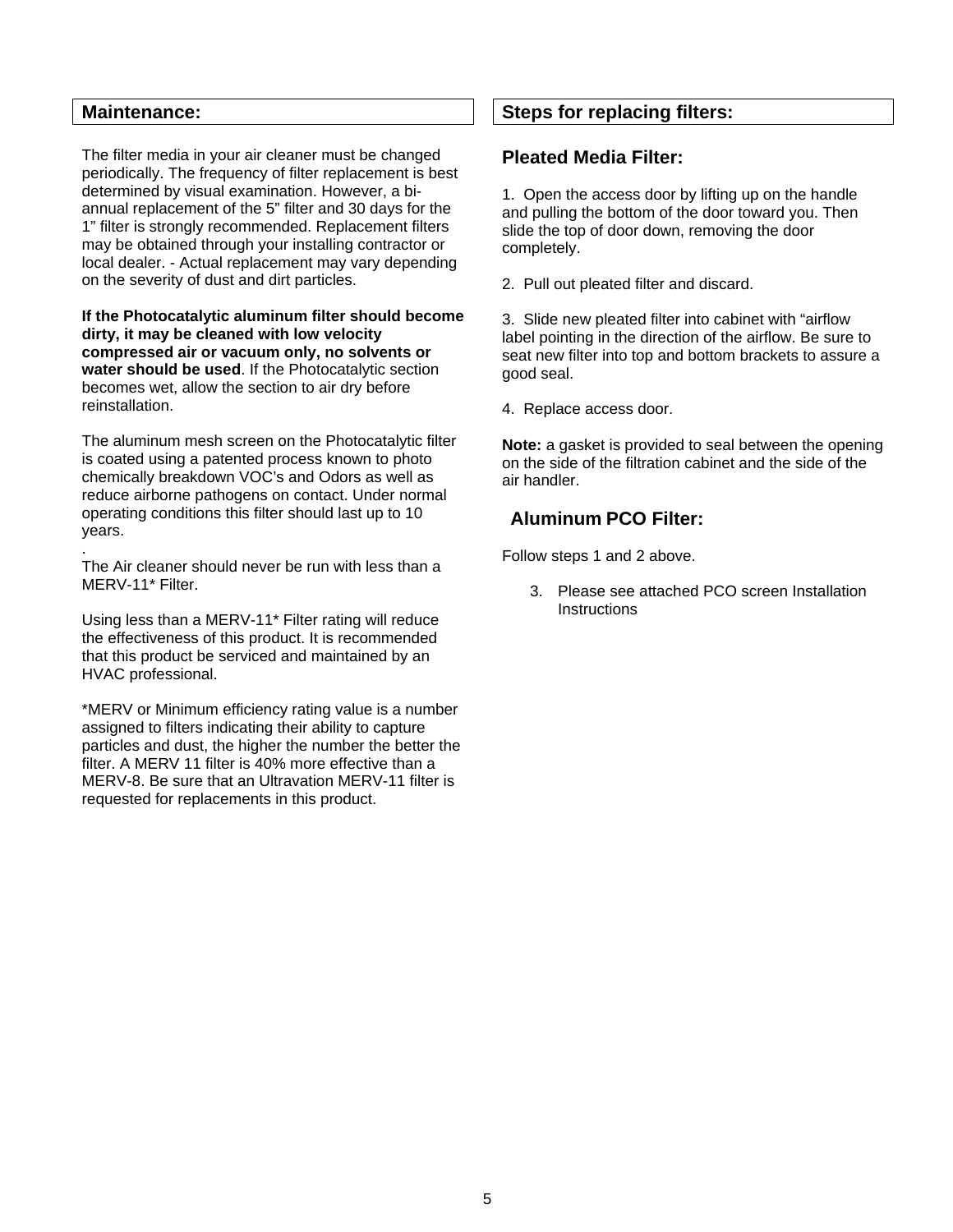## **Lamp Status Indicator Light(s):**

## **UVA Lamp:**

There is a round knockout in the filter access door that needs to be knocked out and the included round view port needs to be inserted into the hole.

When the unit is on, if light is detectable through the view port then the UVA lamp is working.



## **UVC Lamps:**

The UVA and the UVC Lamps should be replaced at 2 years of operation, or when indicated by the service monitor located on the Photronic cabinet. Once the indicator is set it will begin counting 9000 hours (approx. 1 year) of operation. After 9000 hrs of operation it will signal that it is time to reset the counter back to 0 and begin counting the next 9000 hours.

#### **On startup of the equipment:**

1. Depress square yellow RESET button (hold down for 10 sec.) on circuit board, the LED should turn Green while the button is depressed.

2. Release the square yellow RESET button.

3. You now have set the internal clock to zero insuring an accurate measurement of lamp life operating hours.

NOTE: **When replacing lamps repeat steps above to set the clock back to 0 to begin counting the operating hours of the new lamp.**

## **Steps for replacing Photocatalytic lamp:**

1. Turn the systems power off.

2 Remove the screw(s) from the top of the electronics cabinet.

3. Remove the cover; withdraw the lamp and connector assembly (assembly does not fully remove.)

4. The connector snaps off from the lamps by applying upwards pressure on side where the wires are located.

5. Reverse the process with a new lamp.



## **Steps for replacing UVC lamps**

1. Turn the systems power off.

2. Locate the remote lamp assembly, and remove the rubber boot.

3. Remove the 2 screws from the plastic lamp base.

4. Withdraw the UVC lamp assembly from the mounting location.

5. Reverse the process with new lamps. **(New lamps should be cleaned with a damp cloth or with rubbing alcohol to remove any fingerprints and debris prior to installation.)** 



Be sure to recycle the used lamps in accordance with your local codes for fluorescent lamps. If you are not sure on how to recycle the lamps please call the Ultravation customer service line at 866-468-8247.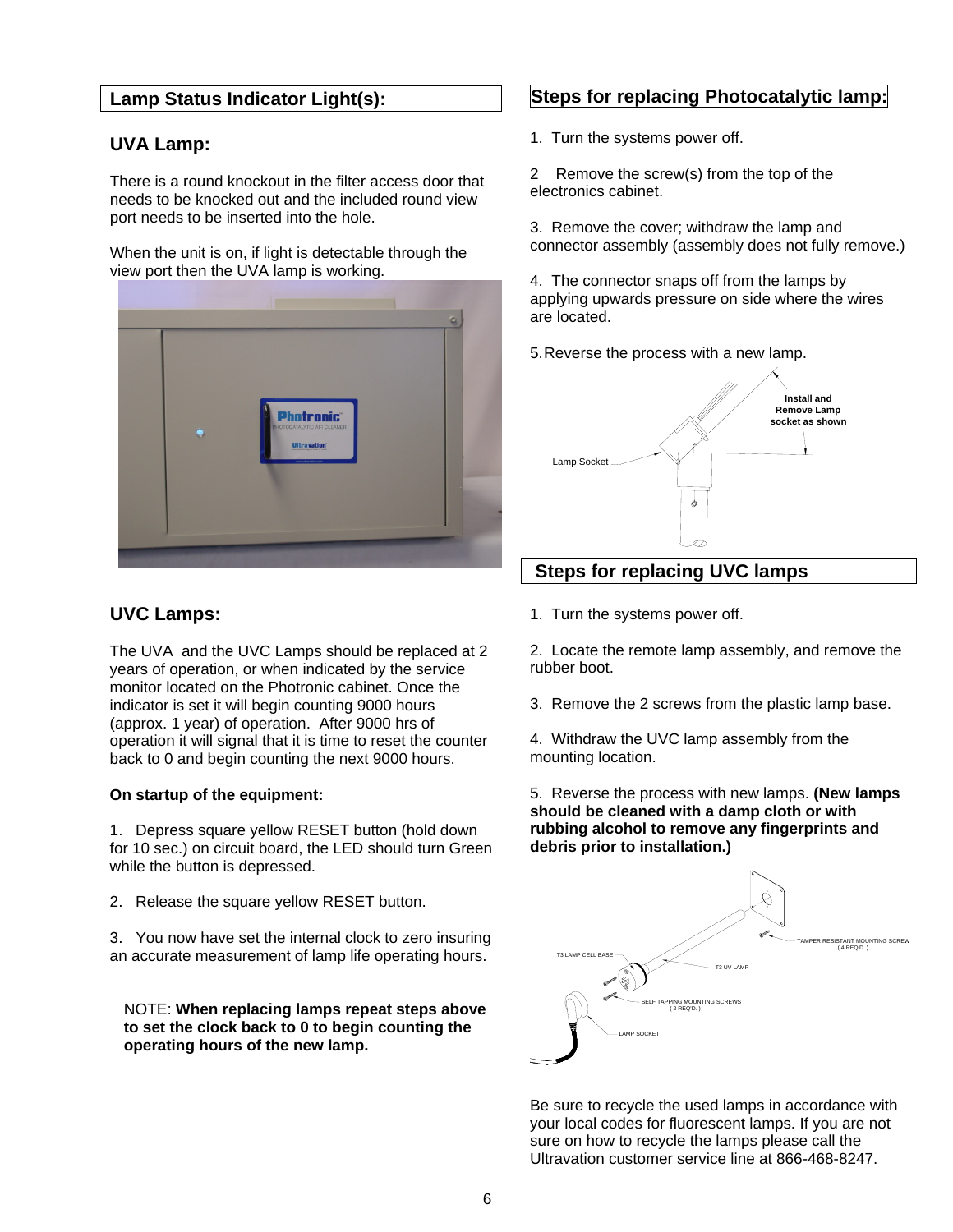#### **Troubleshooting:**

.

**Important information**: It is a normal characteristic of all UV lamps to blacken around the filaments (ends) of the lamp. This does not signify the lamp is defective or not emitting Ultraviolet light.

**The only time a UV lamp is defective is if it will not light. UV Lamps that illuminate will not qualify for Warranty.**

Check for any loose or disconnected wiring

Lamps are securely plugged into their sockets

Verify the unit has power (24 volts) and the Power switch is in the ON position

Check input and output voltage of transformer

The electronic circuit of a 3-lamp system only operates when both lamps are operating.

Verify what signal if any the UV Lamp Monitor LED is emitting. (See below).

#### Verify if in fact the UV lamps are on or off. **Do not look at the UV light without proper eye protection.**

**Note:** A pulsing red every 1 seconds and a beep every 1 seconds does not necessarily mean the lamps are defective or no longer emitting UV; it is sensing the lamp(s) in the unit **are not on**. This could be caused by other factors.

In this case a service technician should be contacted.

Please contact your local dealer or HVAC contractor for replacement lamps.

There are **NO** user serviceable replacement parts other than the lamps.

Refer servicing to qualified service personnel.

## **UV-C, Lamp Status Monitor (if equipped):**

| <b>LED</b><br>Color                         | <b>Audible</b><br><b>Visual Alarm</b> | Unit<br><b>Status</b>                                            |
|---------------------------------------------|---------------------------------------|------------------------------------------------------------------|
| Green                                       | No audible                            | <b>OK</b>                                                        |
| <b>Solid Red</b>                            | No Audible                            | replace lamp within 30 days                                      |
| <b>Flashing Red</b><br>(Every 5<br>seconds) | <b>Beep every</b><br>3 Minutes        | Lamp has exceeded 1 yr. of operation, replace lamps and<br>reset |
| <b>Pulsing Red</b><br>(Every 1 second)      | Beep every 1<br>second                | UV lamp(s) are not lit (verify if posible)                       |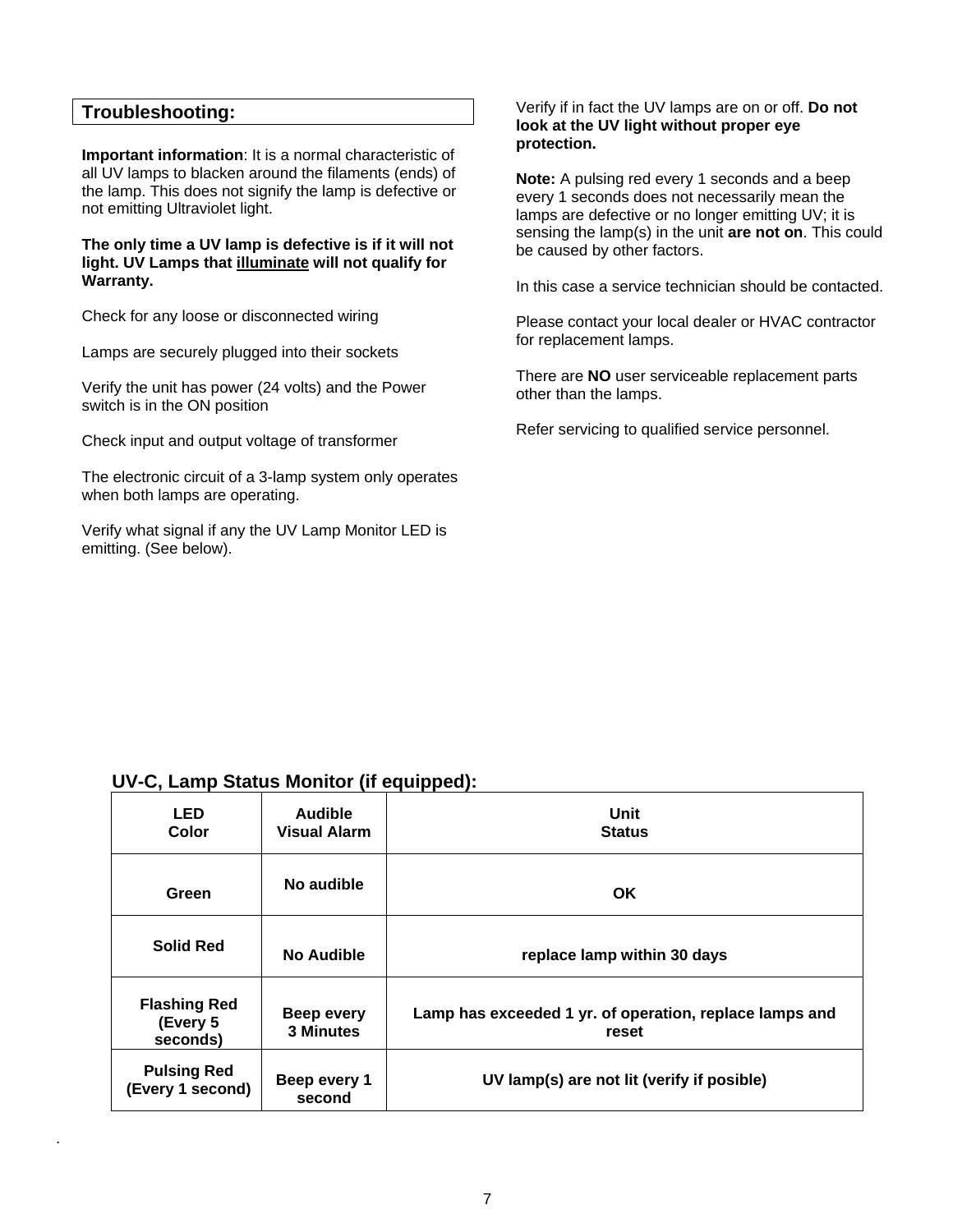**Note:** A flashing red every second and a beep every second does not necessarily mean the lamps are defective or no longer emitting UV, it is sensing the lamp(s) in the unit **are not on**. This could be caused by other factors.

In this case a service technician should be contacted.

Please contact your local dealer or HVAC contractor for replacement lamps. There are **NO** user serviceable replacement parts other than the lamp.

Refer servicing to qualified service personnel.

## **Service Indicator Light:**

#### **NOTE: 24VAC Power supply units do not have lamp monitoring, please skip to next step.**

The Photronic Series incorporates an audible and visual annual service reminder indicator. A lamp status monitor on the cover provides a visual LED signal (solid GREEN) when the unit is operating correctly. Other situations are covered on the chart on page 7.

#### **(See UV lamp monitor chart- see page 7)**

#### **To set the service indicator Light: It is recommended that a certified technician perform this operation.**

**1.** To set or reset the annual service indicator the unit must have power to it.

**2.** Remove the cover from the unit.

**3.** Press down and hold the square yellow **RESET** button (hold down for 10 sec.) on circuit board (located adjacent to the LED on the circuit board), **the LED** should turn **GREEN** while the button is depressed.

**4**. Release the square yellow **RESET** button.

**5.** Replace the cover, and inspect operation. LED should be Green.

#### **UV Lamp replacement:**

**NOTE:** When replacing lamps after 1 year or 2 years of operation disconnect power to the unit first. After the lamps are in place, complete steps 1-5 to set the service indicator to 0.

**For optimum 24/7 air stream disinfection it is recommend the UV-C lamp is replaced on an annual basis.** 

## **Application with a Humidifier:**

The Media Air Cleaner is compatible with humidifiers. Avoid applications where water mist will reach the filter media. When an evaporative type humidifier is used, it may be installed between the furnace warm air duct and the return air duct without affecting the air cleaner. Atomizing and spray type humidifiers should be installed with at least 6 feet between the Air cleaner and humidifier.

## **Air Conditioning:**

The filter cabinet should be installed upstream of the cooling coil. This will keep the coil clean and reduce air conditioning coil maintenance. Improved cooling efficiency is the result, which directly affects energy costs.

Failure to replace media filter can cause damage to the coolin system.

#### **Note:**

**This Photronic System and the UV-C lamps are designed to operate constantly and should not cycle on and off with a blower motor. Installation of the UVC lamps in a return air duct is acceptable. It is recommended a trained technician install this unit. Never look at the UV lights without proper eye protection.**